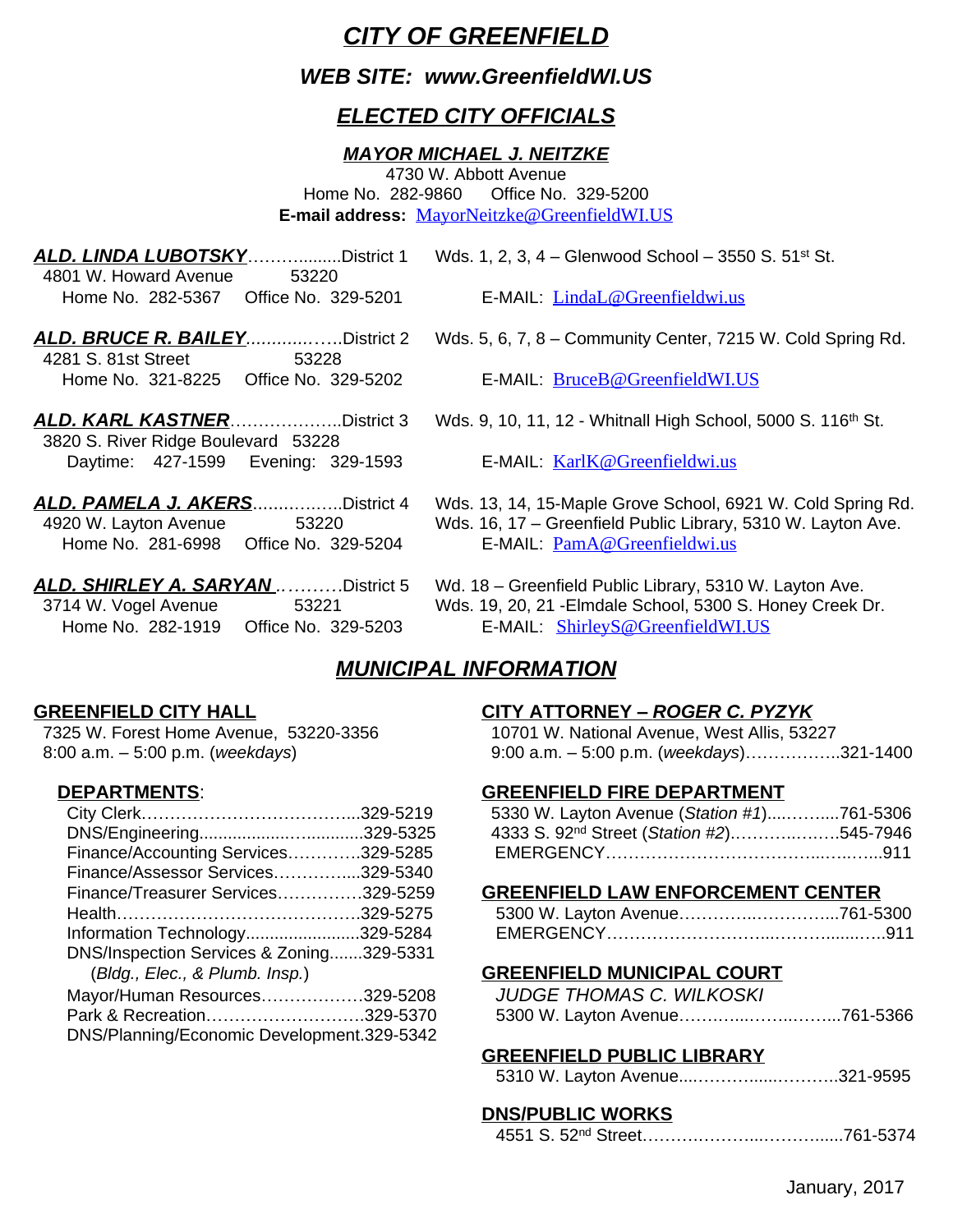## **LEGISLATIVE HOTLINE: (800)-362-9472 www.legis.wisconsin.gov**

# *OTHER ELECTED OFFICIALS*

### *U.S. SENATOR RON JOHNSON* (*R*)

 328 Hart Senate Office Bldg., Washington, DC 20510…………....……………...…………..(202) 224-5323  *Local Office:*517 E. Wisconsin Ave., Suite #408, Milwaukee, 53202………………...(414) 276-7282 website: ronjohnson.senate.gov

### *U.S. SENATOR TAMMY BALDWIN* (*D*)

 717 Hart Senate Office Bldg., Washington, DC 20510……………………………………....(202) 224-5653  *Local Office:* 633 W. Wisconsin Ave., Suite #1920, Milwaukee, 53203…………..…..(414) 297-4451 website: baldwin.senate.gov (800) 247-5645

### *CONGRESSMAN* **–** *F. JAMES SENSENBRENNER (R) –* **5th CONG. DIST.**

 2449 Rayburn HOB, Washington, DC 20515.....................................................................(202) 225-5101 *Local Office:* 120 Bishops Way, Room 154, Brookfield, 53005-6294……………….…(262) 784-1111 website: sensenbrenner.house.gov

> *GOVERNOR - SCOTT WALKER* (*R*)……….……….(608) 266-1212 Office of Governor Scott Walker, 115 East Capitol, Madison, 53702 website: [walker.wi.gov](mailto:govgeneral@wisconsin.gov) E-MAIL: govgeneral@wisconsin.gov

# *STATE SENATORS*

Big Bend, WI 53103 Milwaukee, 53215 (Wards – 2, 5-17, 19-21) (Wards – 1, 3, 4 & 18) State Capitol, Room 104 South State Capitol, Room 109 South (800) 334-1442 or (608) 266-5400 (800) 249-8173 or (608) 266-8535

*DAVID CRAIG (R)* – 28<sup>TH</sup> SEN. DIST. *TIM CARPENTER (D)* – 3<sup>RD</sup> SEN. DIST. <br>2957 S. 38<sup>th</sup> Street 2957 S. 38th Street P.O. Box 7882 Madison, 53707-7882 P.O. Box 7882 Madison, 53707-7882 E-MAIL: [sen.craig@legis.wisconsin.gov](mailto:sen.craig@legis.wisconsin.gov) E-MAIL: [sen.carpenter@legis.wisconsin.gov](mailto:sen.carpenter@legis.wisconsin.gov)

# *STATE REPRESENTATIVES/ASSEMBLY*

### *KEN SKOWRONSKI (R) -* 82ND ASM. DIST. *DANIEL RIEMER (D)* – 7TH ASM. DIST.

8642 S. 116th St. 3022 S. 39th St. 3022 S. 39th St. 3022 S. 39th St. (Wards - 2, 16, 17, 19-21) (Wards – 1, 3, 4 & 18) State Capitol, Room 209 North State Capitol, Room 122 North P.O. Box 8953 Madison, 53708 P.O. Box 8953 Madison, 53708 (888) 534-0082 or (608) 266-8590 (888) 529-0007 or (608) 266-1733 E-MAIL: <u>[Rep.Skowronski@legis.wisconsin.gov](mailto:rep.stone@legis.wisconsin.gov)</u> E-MAIL: <u>[Rep.Riemer@legis.wisconsin.gov](mailto:Rep.Riemer@legis.wisconsin.gov)</u>

Milwaukee, 53215

### *MIKE KUGLITSCH (R)* – 84TH ASM. DIST.

 21865 W. Tolbert Dr. New Berlin, 53146  $(Wards - 5 - 15)$  State Capitol, Room 129 West P.O. Box 8952 Madison, 53708 (888) 534-0084 or (608) 267-5158 E-MAIL: [Rep.Kuglitsch@legis.wisconsin.gov](mailto:rep.kuglitsch@legis.wisconsin.gov)